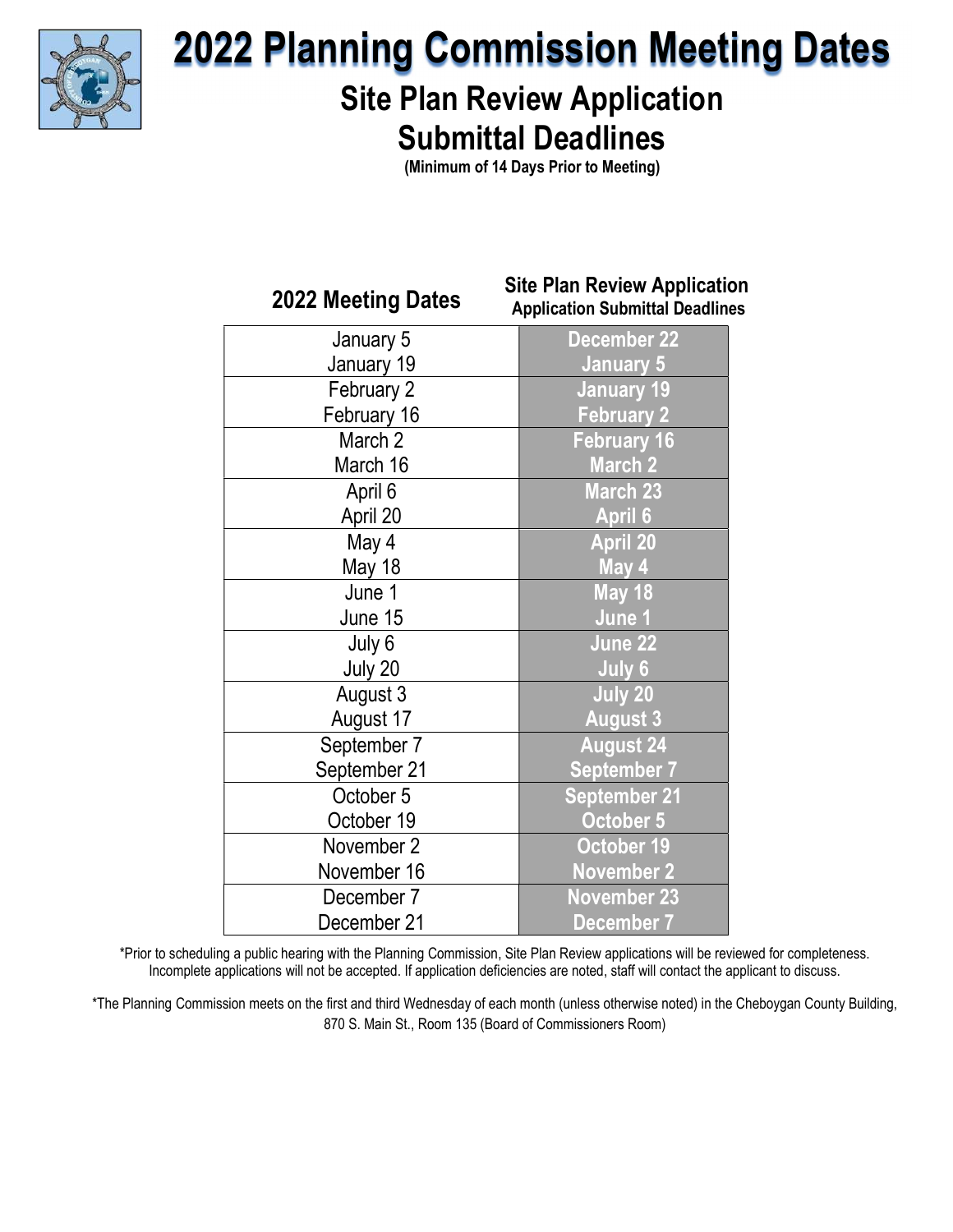# CHEBOYGAN COUNTY PLANNING COMMISSION

870 SOUTH MAIN ST., ROOM 103 CHEBOYGAN, MI 49721 (231)627-8489 (PHONE) (231)627-3646 (FAX) [www.cheboygancounty.net/planning](http://www.cheboygancounty.net/planning)



The Planning Commission meets the 1st and 3rd Wednesday of every month at 7:00 pm in the Commissioner's Room (room #135) of the Cheboygan County Building. date, time and location are subject to change.

ALL SITE PLAN REVIEW APPLICATIONS WILL BE REVIEWED ADMINISTRATIVELY AND WILL BE PLACED ON A PLANNING COMMISSION AGENDA WHEN DEEMED COMPLETE. THE FOLLOWING ITEMS MUST BE SUBMITTED TO BE REVIEWED BY THE ZONING ADMINISTRATOR:

- 1. COMPLETED SITE PLAN REVIEW APPLICATION WITH APPLICANT AND OWNER SIGNATURES (4 PAGES)
- 2. COMPLETED SITE PLAN REQUIREMENT CHECKLIST WITH SIGNATURE (2 PAGES)
- 3. SITE PLAN
- 4. WARRANTY DEED OR OTHER PROOF OF OWNERSHIP
- 5. CERTIFIED PROPERTY SURVEY OR DIMENSIONED PROPERTY LAND PLAT
- 6. APPLICATION FEE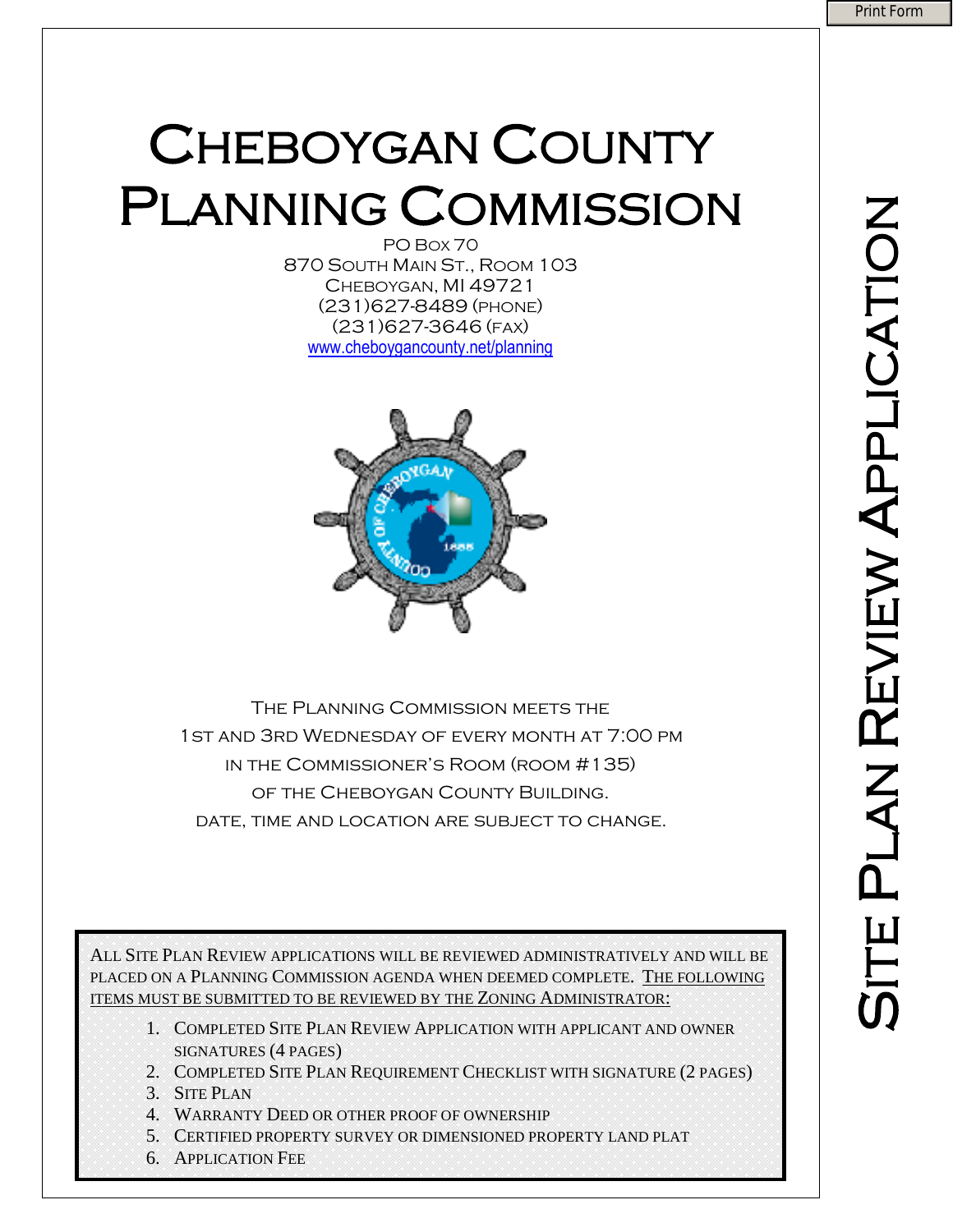### **APPLICANT'S INFORMATION AND INSTRUCTIONS**

(KEEP FOR YOUR REFERENCE)

#### **Applications that do not meet the requirements can NOT be placed on the agenda**

#### **SUBMITTAL PROCEDURE**

- SUBMIT THE **COMPLETED** APPLICATION 14-DAYS PRIOR TO THE MEETING AT WHICH IT WILL BE reviewed.
- Site plans must be complete, including the applicant's and property owner's signature. If the application is not complete it will be returned to the applicant with a list of items that must be completed. (Please use the provided checklist)
- It is recommended that the applicant submit one site plan for initial review by the Planning/Zoning Administrator before submitting the required 15 copies. A digital copy or ledger-sized paper copies are recommended.
- The appropriate fee listed below must be submitted with the application Special Use Permit - \$250.00 Special Use Permit Amendment - \$160.00 SITE PLAN REVIEW - \$180.00 SITE PLAN REVIEW AMENDMENT - \$120.00
- ONCE THE APPLICATION IS COMPLETE, THE REQUEST WILL BE PLACED ON THE NEXT POSSIBLE Planning Commission agenda.

#### **PARCEL SIGN**

The applicant will pick up a sign from the Planning and Zoning Department 10 days prior to the meeting and post it on the site so that it is visible from the road. The sign must be returned to the Planning & Zoning Department no later than 5 days after the MEETING.

#### **PLANNING COMMISSION PUBLIC HEARING PROCESS**

The Planning Commission meets at 7:00 PM. Planning department staff will provide a brief introduction of the applicant's request to the Planning Commission. The applicant or their representative will then come forward to answer questions asked by Planning Commission members, and help explain other items as necessary.

#### **WITHDRAWAL OF APPLICATIONS**

Applications may be withdrawn before or during the meeting, however expenditures have already been made on behalf of the applicant, and no portion of the fee can be refunded. A letter will be necessary, stating that the applicant has withdrawn the application.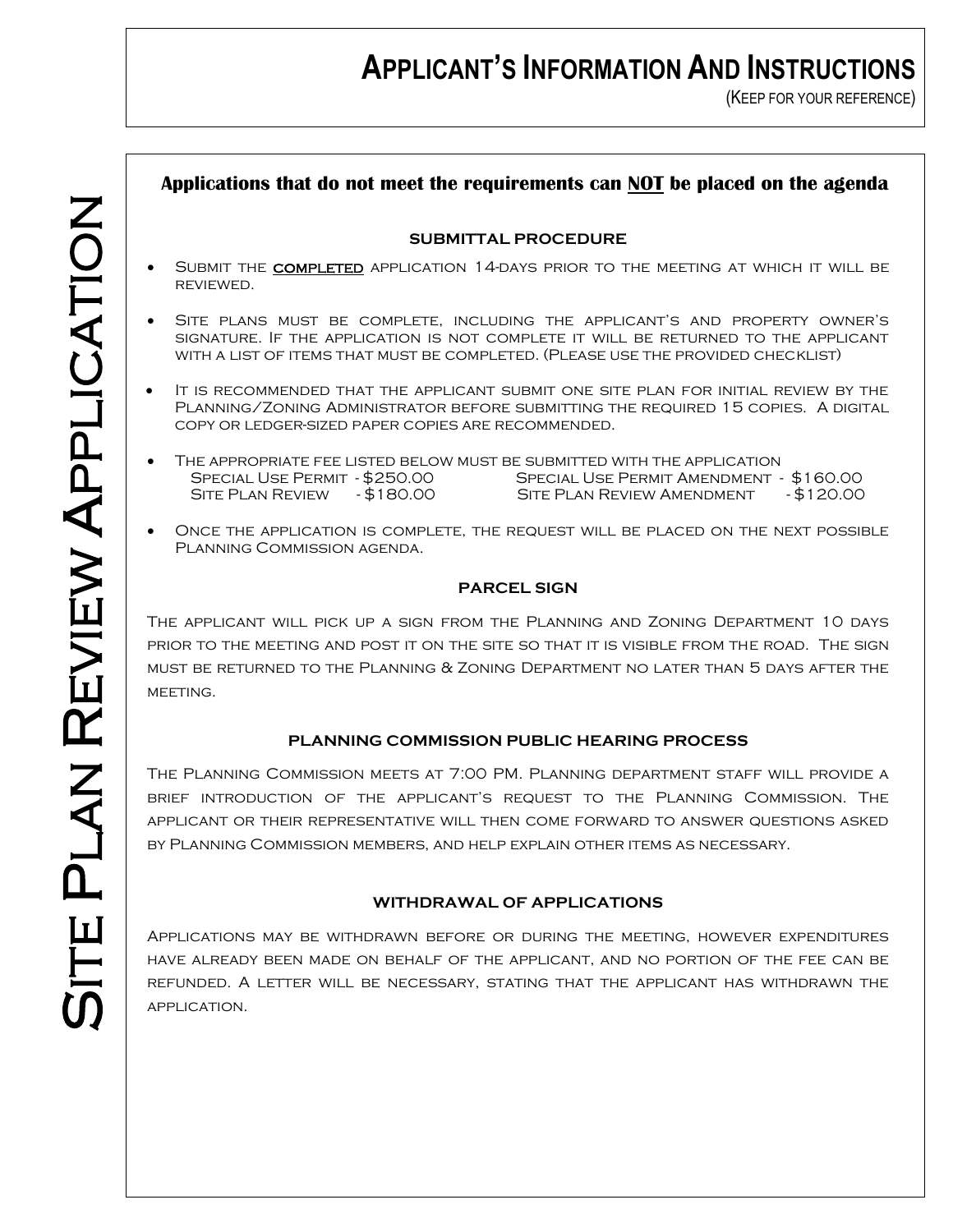## **SITE PLAN REQUIREMENT CHECKLIST**

(TO BE SUBMITTED WITH APPLICATION AND SITE PLAN)

ALL ITEMS LISTED BELOW MUST BE SUBMITTED IN ORDER FOR THIS APPLICATION TO BE DEEMED COMPLETE. INCOMPLETE APPLICATIONS WILL NOT BE REVIEWED OR PROCESSED. EACH SITE PLAN SHALL DEPICT THE ITEMS LISTED BELOW, EXCEPT FOR THOSE ITEMS DETERMINED DURING THE PRE-APPLICATION CONFERENCE TO NOT BE APPLICABLE.

PLACE A CHECK MARK NEXT TO EACH REQUIREMENT TO SHOW THAT THE INFORMATION HAS BEEN SUPPLIED OR THAT A WAIVER IS BEING REQUESTED. IF A WAIVER IS BEING REQUESTED PLEASE NOTE ON THE NEXT PAGE THE REASON FOR THE WAIVER. SIGN AND DATE THIS CHECKLIST WHEN ALL ITEMS HAVE BEEN COMPLETED. PLEASE SUBMIT THIS CHECKLIST WITH YOUR APPLICATION.

| <b>INFORMATION</b><br><b>SUPPLIED</b> | <b>WAIVER</b><br><b>REQUESTED</b> | <b>REQUIREMENT</b>                                                                                                                                                                                                                                   |  |  |  |
|---------------------------------------|-----------------------------------|------------------------------------------------------------------------------------------------------------------------------------------------------------------------------------------------------------------------------------------------------|--|--|--|
|                                       |                                   | a. North arrow, scale and date of original submittal and last revision. Site plan is to be<br>drawn at a scale of 1 inch = $100$ ft. or less.                                                                                                        |  |  |  |
|                                       |                                   | b. Seal of the registered engineer, architect, landscape architect, surveyor, planner, or<br>other site plan preparer. Location of proposed and/or existing property lines, dimensions,<br>legal descriptions, setback lines and monument locations. |  |  |  |
|                                       |                                   | c. Location of existing and proposed public roads, rights-of-way and private easements of<br>record and abutting streets.                                                                                                                            |  |  |  |
|                                       |                                   | d. Topography at maximum five foot intervals or appropriate topographic elevations to<br>accurately represent existing and proposed grades and drainage flows.                                                                                       |  |  |  |
|                                       |                                   | e. Location and elevations of existing water courses and water bodies, including county<br>drains and man-made surface drainage ways, stormwater controls, flood plains, and<br>wetlands.                                                            |  |  |  |
|                                       |                                   | f. Location of existing and proposed buildings and intended uses thereof.                                                                                                                                                                            |  |  |  |
|                                       |                                   | g. Details of entryway and sign locations should be separately depicted with an elevation<br>view.                                                                                                                                                   |  |  |  |
|                                       |                                   | h. Location, design, and dimensions of existing and/or proposed curbing, barrier free<br>access, carports, parking areas (including indication of all spaces and method of<br>surfacing), fire lanes and all lighting thereof.                       |  |  |  |
|                                       |                                   | i. Location, size, and characteristics of all loading and unloading areas.                                                                                                                                                                           |  |  |  |
|                                       |                                   | j. Location and design of all sidewalks, walkways, bicycle paths and areas for public use as<br>approved by the Planning Commission.                                                                                                                 |  |  |  |
|                                       |                                   | k. Location of all other utilities on the site including but not limited to wells, septic systems,<br>stormwater controls, natural gas, electric, cable TV, telephone and steam and proposed<br>utility easements.                                   |  |  |  |
|                                       |                                   | I. Proposed location, dimensions and details of common open spaces and common<br>facilities such as community buildings or swimming pools if applicable.                                                                                             |  |  |  |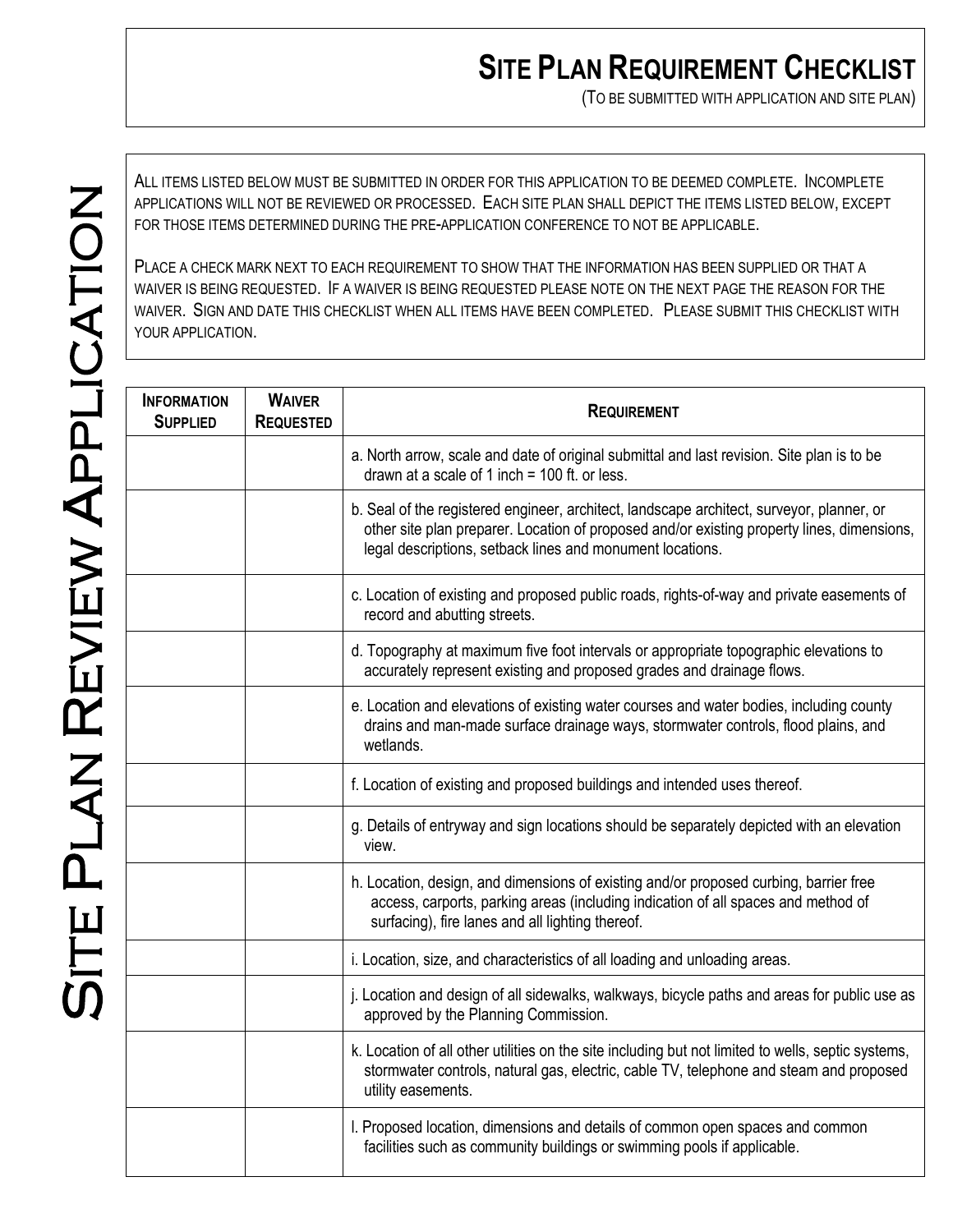## **SITE PLAN REQUIREMENT CHECKLIST**

(TO BE SUBMITTED WITH APPLICATION AND SITE PLAN)

| <b>INFORMATION</b><br><b>SUPPLIED</b> | <b>WAIVER</b><br><b>REQUESTED</b> | <b>REQUIREMENT</b>                                                                                                                                                                       |
|---------------------------------------|-----------------------------------|------------------------------------------------------------------------------------------------------------------------------------------------------------------------------------------|
|                                       |                                   | m. Location and specifications for all fences, walls, and other screening features.                                                                                                      |
|                                       |                                   | n. Location and specifications for all existing and proposed perimeter and internal<br>landscaping and other buffering features.                                                         |
|                                       |                                   | o. Exterior lighting locations with area of illumination illustrated as well as the type of<br>fixtures and shielding to be used.                                                        |
|                                       |                                   | p. Location, size and specifications for screening of all trash receptacles and other solid<br>waste disposal facilities.                                                                |
|                                       |                                   | q. Elevation drawing(s) for proposed commercial and industrial structures.                                                                                                               |
|                                       |                                   | Location and specifications for any existing or proposed above or below ground storage<br>r.<br>facilities for any chemicals, salts, flammable materials, or hazardous materials as well |
|                                       |                                   | s. Floor plans, when needed to determine the number of parking spaces required.                                                                                                          |
|                                       |                                   |                                                                                                                                                                                          |

PLEASE LIST THE REQUIREMENT FOR WHICH A WAIVER IS BEING REQUESTED. ALSO PROVIDE AN EXPLANATION/REASON FOR THE WAIVER REQUEST.

**SECTION REASON FOR WAIVER REQUEST** 

#### **AFFIDAVIT**

I CERTIFY THAT ALL SITE PLAN REQUIREMENTS (A THROUGH S) ARE DRAWN ON THE SITE PLAN, ATTACHED TO THIS APPLICATION AND/OR I AM REQUESTING A WAIVER. I CERTIFY THAT ALL INFORMATION AND DATA ATTACHED TO AND MADE PART OF THIS SPECIAL LAND USE PERMIT APPLICATION ARE TRUE AND ACCURATE TO THE BEST OF MY KNOWLEDGE.

 $\_$  , and the set of the set of the set of the set of the set of the set of the set of the set of the set of the set of the set of the set of the set of the set of the set of the set of the set of the set of the set of th

SIGNATURE **DATE**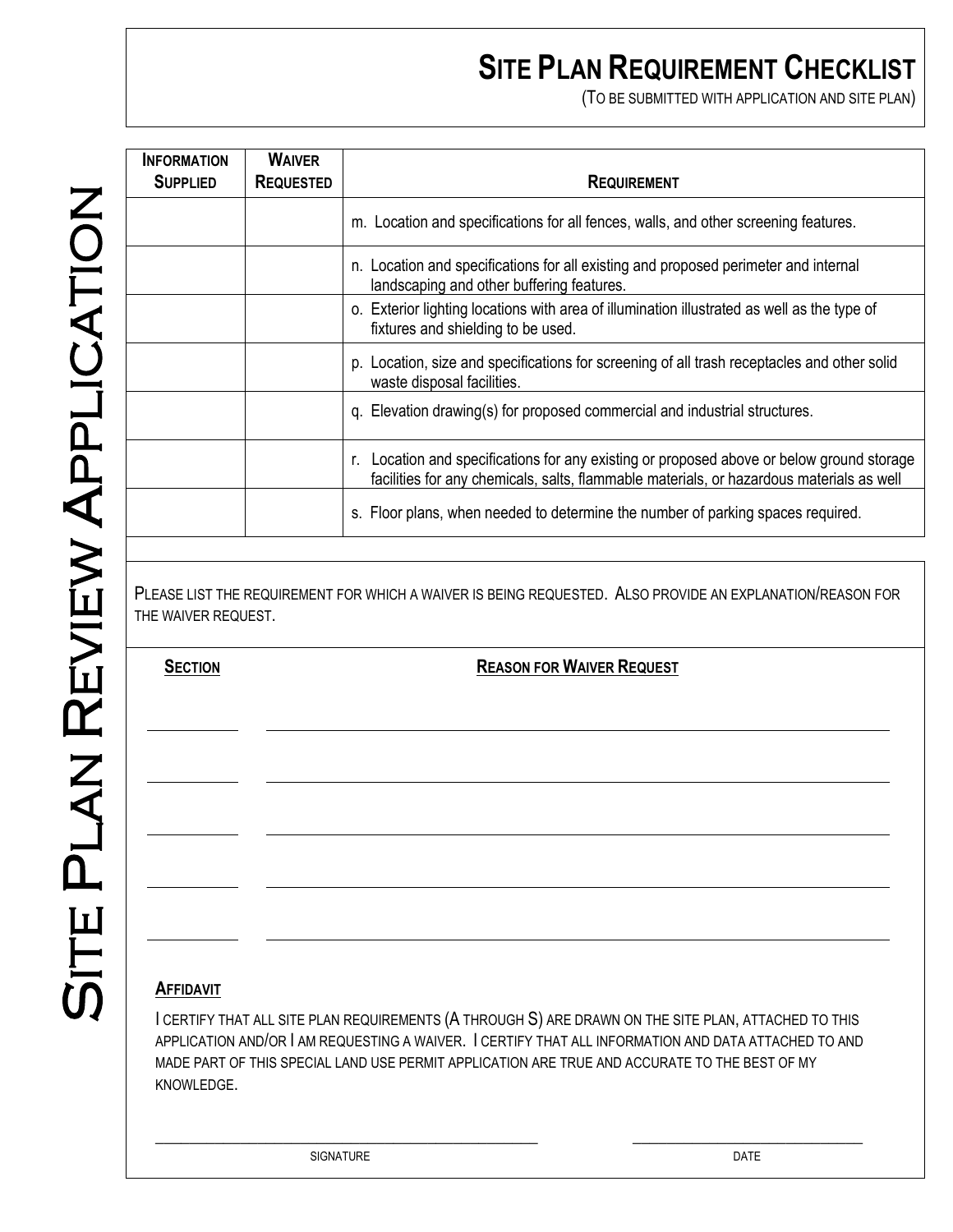

#### 870 S. MAIN ST., RM. 103 PO BOX 70 CHEBOYGAN, MI 49721 PHONE: (231)627-8489 FAX: (231)627-3646

#### **PROPERTY LOCATION**

|                                                                  |                   | City / Village                   |                             |           |                                          |        | Twp / Sec.                                  | <b>Zoning District</b> |
|------------------------------------------------------------------|-------------------|----------------------------------|-----------------------------|-----------|------------------------------------------|--------|---------------------------------------------|------------------------|
| Plat or Condo Name / Lot or Unit No.<br>Property Tax I.D. Number |                   |                                  |                             |           |                                          |        |                                             |                        |
| <b>APPLICANT</b>                                                 |                   |                                  |                             |           |                                          |        |                                             |                        |
| Name<br>afsdgad                                                  |                   |                                  |                             | Telephone |                                          |        | Fax                                         |                        |
| Address                                                          | City, State & Zip |                                  |                             | E-Mail    |                                          |        |                                             |                        |
| <b>OWNER</b> (If different from applicant)                       |                   |                                  |                             |           |                                          |        |                                             |                        |
| Name                                                             |                   |                                  |                             | Telephone |                                          |        | Fax                                         |                        |
| Address                                                          |                   | City, State & Zip                |                             |           |                                          | E-Mail |                                             |                        |
| <b>PROPOSED WORK</b>                                             |                   |                                  |                             |           |                                          |        |                                             |                        |
| Type (check all that apply)                                      |                   |                                  |                             |           | <b>Building/Sign Information</b>         |        |                                             |                        |
| $\Box$ New Building                                              |                   | $\Box$ Reconstruction            |                             |           | Overall Length: __________________ feet  |        |                                             |                        |
| $\Box$ Addition                                                  |                   | $\Box$ Relocated Building        |                             |           | Overall Width: ____________________ feet |        |                                             |                        |
| $\Box$ Change in Use or                                          |                   | □ Sign, Type: _______________    |                             |           |                                          |        |                                             |                        |
| <b>Additional Use</b>                                            |                   | <b>Other:</b> __________________ |                             |           | Overall Building Height: _______ feet    |        |                                             |                        |
|                                                                  |                   |                                  |                             |           |                                          |        |                                             |                        |
|                                                                  |                   |                                  |                             |           |                                          |        | Sign Height __________________________ feet |                        |
| <b>PROPOSED USE</b> (check all that apply)                       |                   |                                  |                             |           |                                          |        |                                             |                        |
| $\Box$ Single-Family Residence                                   |                   |                                  | $\Box$ Expansion / Addition |           | $\Box$ Office                            |        | $\Box$<br>Agricultural                      |                        |
| $\Box$ Duplex                                                    |                   |                                  | □ Garage or Accessory       |           | $\Box$ Commercial                        |        | Institutional                               |                        |
| □ Multi-Family, # of units ____  □ Storage                       |                   |                                  |                             |           | $\Box$ Industrial                        |        | $\Box$ Utility                              |                        |
|                                                                  |                   |                                  |                             |           |                                          |        |                                             | Other: ______________  |

 $\_$  , and the set of the set of the set of the set of the set of the set of the set of the set of the set of the set of the set of the set of the set of the set of the set of the set of the set of the set of the set of th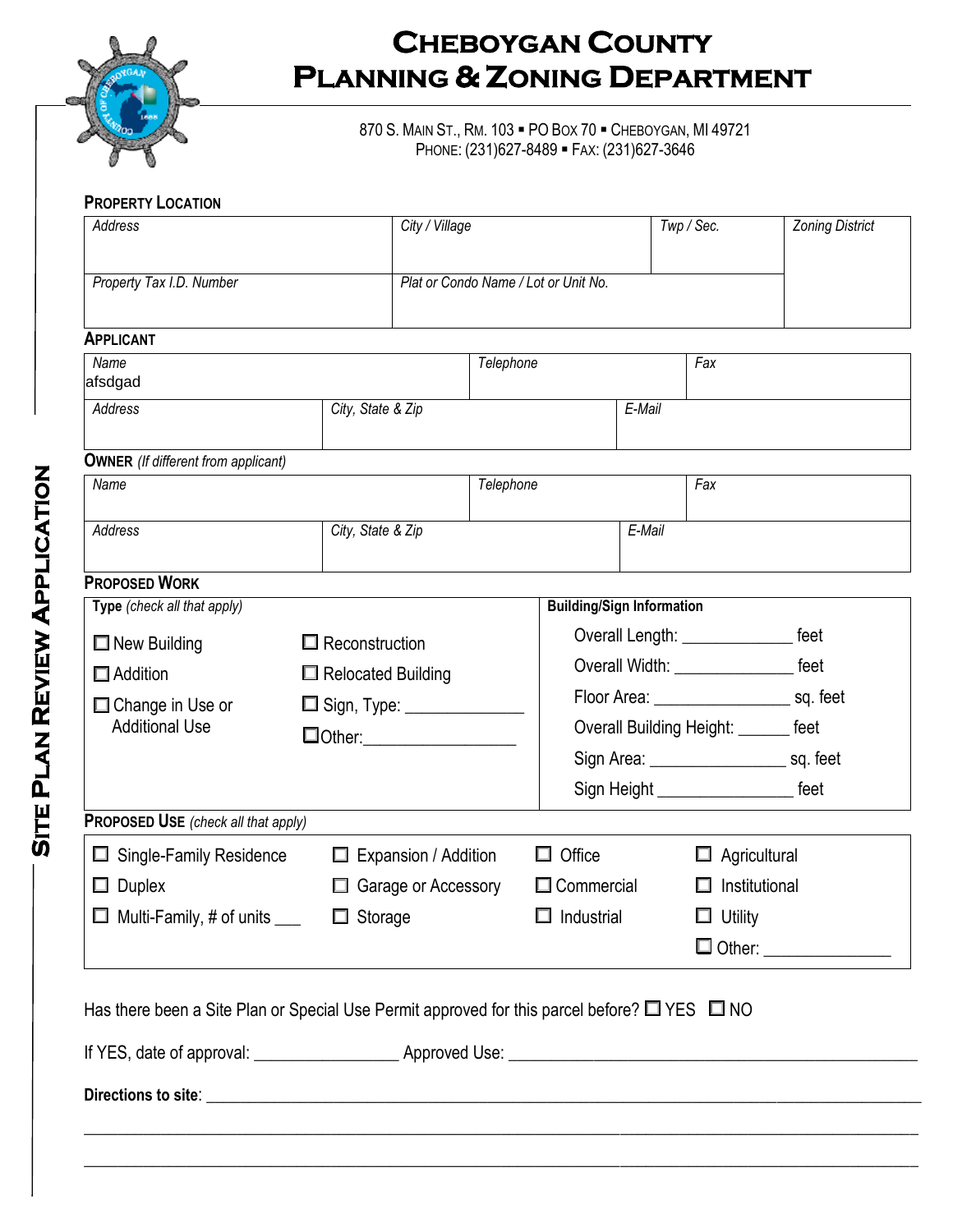

870 S. MAIN ST., RM. 103 . PO BOX 70 . CHEBOYGAN, MI 49721 PHONE: (231)627-8489 FAX: (231)627-3646

- **1.** Describe all anticipated activities (e.g. type of business, hours of operation, number of employees, etc). Attach additional sheets if needed.
- *2.* Site Plan Standards.

#### **PLEASE EXPLAIN HOW YOUR REQUEST MEETS EACH OF THE FOLLOWING STANDARDS**

 $\_$  , and the set of the set of the set of the set of the set of the set of the set of the set of the set of the set of the set of the set of the set of the set of the set of the set of the set of the set of the set of th \_\_\_\_\_\_\_\_\_\_\_\_\_\_\_\_\_\_\_\_\_\_\_\_\_\_\_\_\_\_\_\_\_\_\_\_\_\_\_\_\_\_\_\_\_\_\_\_\_\_\_\_\_\_\_\_\_\_\_\_\_\_\_\_\_\_\_\_\_\_\_\_\_\_\_\_\_\_\_\_\_\_\_\_\_\_\_\_\_\_ \_\_\_\_\_\_\_\_\_\_\_\_\_\_\_\_\_\_\_\_\_\_\_\_\_\_\_\_\_\_\_\_\_\_\_\_\_\_\_\_\_\_\_\_\_\_\_\_\_\_\_\_\_\_\_\_\_\_\_\_\_\_\_\_\_\_\_\_\_\_\_\_\_\_\_\_\_\_\_\_\_\_\_\_\_\_\_\_\_\_

a. The site plan shall be designed so that there is a limited amount of change in the overall natural contours of the site and shall minimize reshaping in favor of designing the project to respect existing features of the site in relation to topography, the size and type of the lot, the character of adjoining property and the type and size of buildings. The site shall be developed so as not to impede the normal and orderly development or improvement of surrounding property for uses permitted in this Ordinance.

\_\_\_\_\_\_\_\_\_\_\_\_\_\_\_\_\_\_\_\_\_\_\_\_\_\_\_\_\_\_\_\_\_\_\_\_\_\_\_\_\_\_\_\_\_\_\_\_\_\_\_\_\_\_\_\_\_\_\_\_\_\_\_\_\_\_\_\_\_\_\_\_\_\_\_\_\_\_\_\_\_\_\_\_\_\_\_ \_\_\_\_\_\_\_\_\_\_\_\_\_\_\_\_\_\_\_\_\_\_\_\_\_\_\_\_\_\_\_\_\_\_\_\_\_\_\_\_\_\_\_\_\_\_\_\_\_\_\_\_\_\_\_\_\_\_\_\_\_\_\_\_\_\_\_\_\_\_\_\_\_\_\_\_\_\_\_\_\_\_\_\_\_\_\_

\_\_\_\_\_\_\_\_\_\_\_\_\_\_\_\_\_\_\_\_\_\_\_\_\_\_\_\_\_\_\_\_\_\_\_\_\_\_\_\_\_\_\_\_\_\_\_\_\_\_\_\_\_\_\_\_\_\_\_\_\_\_\_\_\_\_\_\_\_\_\_\_\_\_\_\_\_\_\_\_\_\_\_\_\_\_\_

 $\_$  , and the set of the set of the set of the set of the set of the set of the set of the set of the set of the set of the set of the set of the set of the set of the set of the set of the set of the set of the set of th

\_\_\_\_\_\_\_\_\_\_\_\_\_\_\_\_\_\_\_\_\_\_\_\_\_\_\_\_\_\_\_\_\_\_\_\_\_\_\_\_\_\_\_\_\_\_\_\_\_\_\_\_\_\_\_\_\_\_\_\_\_\_\_\_\_\_\_\_\_\_\_\_\_\_\_\_\_\_\_\_\_\_\_\_\_\_\_

 $\_$  , and the set of the set of the set of the set of the set of the set of the set of the set of the set of the set of the set of the set of the set of the set of the set of the set of the set of the set of the set of th

\_\_\_\_\_\_\_\_\_\_\_\_\_\_\_\_\_\_\_\_\_\_\_\_\_\_\_\_\_\_\_\_\_\_\_\_\_\_\_\_\_\_\_\_\_\_\_\_\_\_\_\_\_\_\_\_\_\_\_\_\_\_\_\_\_\_\_\_\_\_\_\_\_\_\_\_\_\_\_\_\_\_\_\_\_\_\_

- b. The landscape shall be preserved in its natural state, insofar as practical, by minimizing tree and soil removal, and by topographic modifications which result in smooth natural appearing slopes as opposed to abrupt changes in grade between the project and adjacent areas.
- c. Special attention shall be given to proper site drainage so that removal of storm waters will not adversely affect neighboring properties.
- d. The site plan shall provide reasonable, visual and sound privacy for all dwelling units located therein. Fences, walls, barriers and landscaping shall be used, as appropriate, for the protection and enhancement of property and for the privacy of its occupants.
- e. All buildings or groups of buildings should be so arranged as to permit emergency vehicle access by some practical means.
- f. Every structure or dwelling unit shall have access to a public street, walkway or other area dedicated to common use.
- g. For subdivision plats and subdivision condominiums, there shall be a pedestrian circulation system as approved by the Planning Commission. \_\_\_\_\_\_\_\_\_\_\_\_\_\_\_\_\_\_\_\_\_\_\_\_\_\_\_\_\_\_\_\_\_\_\_\_\_\_\_\_\_\_\_\_\_\_\_\_\_\_\_\_\_\_\_\_\_\_\_\_\_\_\_\_\_\_\_\_\_\_\_\_\_\_\_\_\_\_\_\_\_\_\_\_\_\_\_
- h. Exterior lighting shall be arranged as follows:
	- i. It is deflected away from adjacent properties. \_\_\_\_\_\_\_\_\_\_\_\_\_\_\_\_\_\_\_\_\_\_\_\_\_\_\_\_\_\_\_\_\_\_\_\_\_\_\_\_\_\_\_\_\_\_\_
	- ii. It does not impede the vision of traffic along adjacent streets.
	- iii. It does not unnecessarily illuminate night skies. \_\_\_\_\_\_\_\_\_\_\_\_\_\_\_\_\_\_\_\_\_\_\_\_\_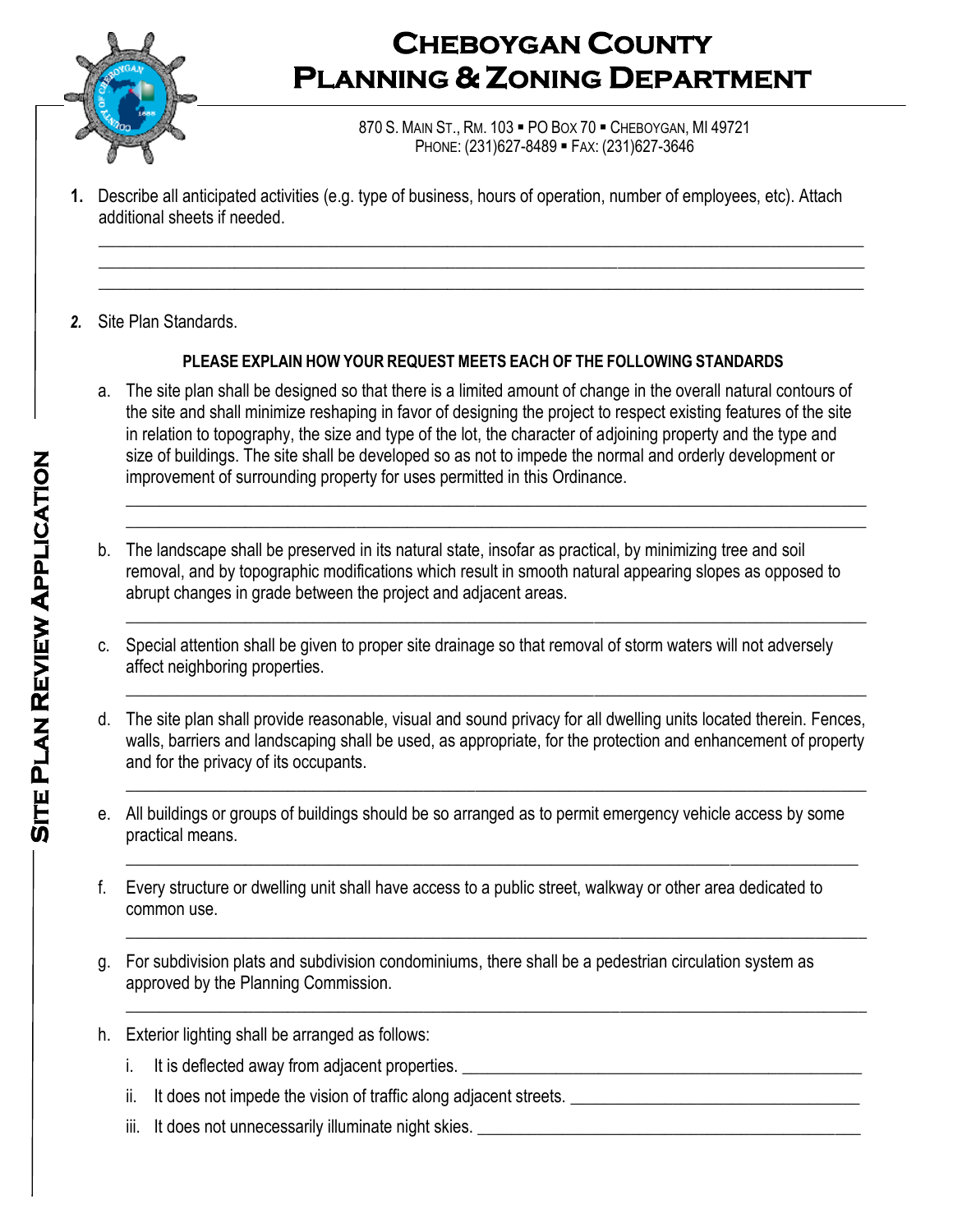

870 S. MAIN ST., RM. 103 . PO BOX 70 . CHEBOYGAN, MI 49721 PHONE: (231)627-8489 FAX: (231)627-3646

The arrangement of public or common ways for vehicular and pedestrian circulation shall respect the pattern of existing or planned streets and pedestrian or bicycle pathways in the area. Streets and drives which are part of an existing or planned street pattern which serves adjacent development shall be of a width appropriate to the traffic volume they will carry and shall have a dedicated right-of-way equal to that specified in the Master Plan.

\_\_\_\_\_\_\_\_\_\_\_\_\_\_\_\_\_\_\_\_\_\_\_\_\_\_\_\_\_\_\_\_\_\_\_\_\_\_\_\_\_\_\_\_\_\_\_\_\_\_\_\_\_\_\_\_\_\_\_\_\_\_\_\_\_\_\_\_\_\_\_\_\_\_\_\_\_\_\_\_\_\_\_\_\_\_\_ \_\_\_\_\_\_\_\_\_\_\_\_\_\_\_\_\_\_\_\_\_\_\_\_\_\_\_\_\_\_\_\_\_\_\_\_\_\_\_\_\_\_\_\_\_\_\_\_\_\_\_\_\_\_\_\_\_\_\_\_\_\_\_\_\_\_\_\_\_\_\_\_\_\_\_\_\_\_\_\_\_\_\_\_\_\_\_

j. Site plans shall conform to all applicable requirements of state and federal statutes and the Cheboygan County Master Plan, and approval may be conditioned on the applicant receiving necessary state and federal permits.

\_\_\_\_\_\_\_\_\_\_\_\_\_\_\_\_\_\_\_\_\_\_\_\_\_\_\_\_\_\_\_\_\_\_\_\_\_\_\_\_\_\_\_\_\_\_\_\_\_\_\_\_\_\_\_\_\_\_\_\_\_\_\_\_\_\_\_\_\_\_\_\_\_\_\_\_\_\_\_\_\_\_\_\_\_\_\_ \_\_\_\_\_\_\_\_\_\_\_\_\_\_\_\_\_\_\_\_\_\_\_\_\_\_\_\_\_\_\_\_\_\_\_\_\_\_\_\_\_\_\_\_\_\_\_\_\_\_\_\_\_\_\_\_\_\_\_\_\_\_\_\_\_\_\_\_\_\_\_\_\_\_\_\_\_\_\_\_\_\_\_\_\_\_\_

**3.** Size of property in sq. ft. or acres:

- **4.** Present use of property: \_\_\_\_\_\_\_\_\_\_\_\_\_\_\_\_\_\_\_\_\_\_\_\_\_\_\_\_\_\_\_\_\_\_\_\_\_\_\_\_\_\_\_\_\_\_\_\_\_\_\_\_\_\_\_\_\_\_\_\_\_\_\_\_\_\_\_\_\_\_\_\_\_\_\_\_\_\_\_\_\_\_\_\_\_\_\_\_\_\_
- **5.** Does the proposed use of the property include or involve either:
	- $\bullet$  Junk or salvage yard (Section 3.6)  $\Box$  YES  $\Box$  NO
	- Mineral extraction (Section 17.17)  $\Box$  YES  $\Box$  NO
		- *If YES, this application must include a written plan as described in the Zoning Ordinance.*
- **6.** Attach a copy of Warranty Deed or other proof of ownership.
- **7.** Attach a copy of certified Property Survey or dimensioned property land plat.

### **AFFIDAVIT**

The undersigned affirms that the information and plans submitted in this application are true and correct to the best of the undersigned's knowledge.

**Applicant's Signature** \_\_\_\_\_\_\_\_\_\_\_\_\_\_\_\_\_\_\_\_\_\_\_\_\_\_\_\_\_\_\_\_\_\_\_\_\_\_\_\_\_\_\_\_\_\_\_\_\_ **Date** \_\_\_\_\_\_\_\_\_\_\_\_\_\_\_\_\_\_\_

| Does the property owner give permission for County zoning officials to enter his or her property for inspection |  |
|-----------------------------------------------------------------------------------------------------------------|--|
| purposes?                                                                                                       |  |

**Yes No** 

**Owner's Signature** \_\_\_\_\_\_\_\_\_\_\_\_\_\_\_\_\_\_\_\_\_\_\_\_\_\_\_\_\_\_\_\_\_\_\_\_\_\_\_\_\_\_\_\_\_\_\_\_\_ **Date** \_\_\_\_\_\_\_\_\_\_\_\_\_\_\_\_\_\_\_